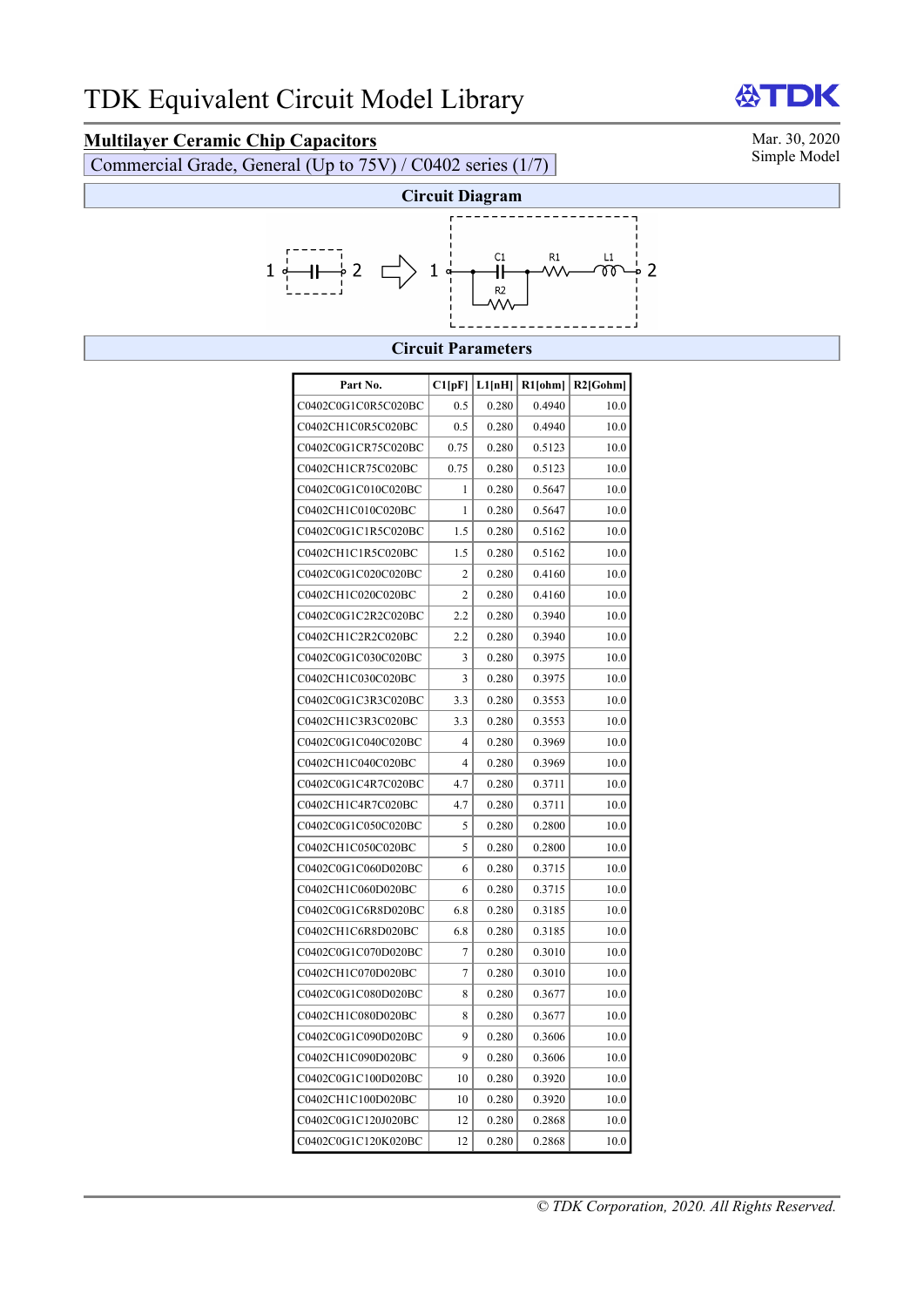# **Multilayer Ceramic Chip Capacitors** Mar. 30, 2020<br>Commercial Grade, General (Un to 75V) / C0402 series (2/7)

Commercial Grade, General (Up to  $75V$ ) / C0402 series (2/7)



## **Circuit Parameters**

| Part No.            | Cl[pF] | L1[nH] | R1[ohm] | $R2$ [Gohm] |
|---------------------|--------|--------|---------|-------------|
| C0402CH1C120J020BC  | 12     | 0.280  | 0.2868  | 10.0        |
| C0402CH1C120K020BC  | 12     | 0.280  | 0.2868  | 10.0        |
| C0402C0G1C150J020BC | 15     | 0.280  | 0.2664  | 10.0        |
| C0402C0G1C150K020BC | 15     | 0.280  | 0.2664  | 10.0        |
| C0402CH1C150J020BC  | 15     | 0.280  | 0.2664  | 10.0        |
| C0402CH1C150K020BC  | 15     | 0.280  | 0.2664  | 10.0        |
| C0402C0G1C180J020BC | 18     | 0.280  | 0.2519  | 10.0        |
| C0402C0G1C180K020BC | 18     | 0.280  | 0.2519  | 10.0        |
| C0402CH1C180J020BC  | 18     | 0.280  | 0.2519  | 10.0        |
| C0402CH1C180K020BC  | 18     | 0.280  | 0.2519  | 10.0        |
| C0402C0G1C220J020BC | 22     | 0.280  | 0.1965  | 10.0        |
| C0402C0G1C220K020BC | 22     | 0.280  | 0.1965  | 10.0        |
| C0402CH1C220J020BC  | 22     | 0.280  | 0.1965  | 10.0        |
| C0402CH1C220K020BC  | 22     | 0.280  | 0.1965  | 10.0        |
| C0402C0G1C270J020BC | 27     | 0.280  | 0.1729  | 10.0        |
| C0402C0G1C270K020BC | 27     | 0.280  | 0.1729  | 10.0        |
| C0402CH1C270J020BC  | 27     | 0.280  | 0.1729  | 10.0        |
| C0402CH1C270K020BC  | 27     | 0.280  | 0.1729  | 10.0        |
| C0402C0G1C330J020BC | 33     | 0.280  | 0.1673  | 10.0        |
| C0402C0G1C330K020BC | 33     | 0.280  | 0.1673  | 10.0        |
| C0402CH1C330J020BC  | 33     | 0.280  | 0.1673  | 10.0        |
| C0402CH1C330K020BC  | 33     | 0.280  | 0.1673  | 10.0        |
| C0402C0G1C390J020BC | 39     | 0.280  | 0.1819  | 10.0        |
| C0402C0G1C390K020BC | 39     | 0.280  | 0.1819  | 10.0        |
| C0402CH1C390J020BC  | 39     | 0.280  | 0.1819  | 10.0        |
| C0402CH1C390K020BC  | 39     | 0.280  | 0.1819  | 10.0        |
| C0402C0G1C470J020BC | 47     | 0.280  | 0.1506  | 10.0        |
| C0402C0G1C470K020BC | 47     | 0.280  | 0.1506  | 10.0        |
| C0402CH1C470J020BC  | 47     | 0.280  | 0.1506  | 10.0        |
| C0402CH1C470K020BC  | 47     | 0.280  | 0.1506  | 10.0        |
| C0402C0G1C560J020BC | 56     | 0.280  | 0.1461  | 10.0        |
| C0402C0G1C560K020BC | 56     | 0.280  | 0.1461  | 10.0        |
| C0402CH1C560J020BC  | 56     | 0.280  | 0.1461  | 10.0        |
| C0402CH1C560K020BC  | 56     | 0.280  | 0.1461  | 10.0        |
| C0402C0G1C680J020BC | 68     | 0.280  | 0.1301  | 10.0        |
| C0402C0G1C680K020BC | 68     | 0.280  | 0.1301  | 10.0        |

**ATDK** 

*© TDK Corporation, 2020. All Rights Reserved.*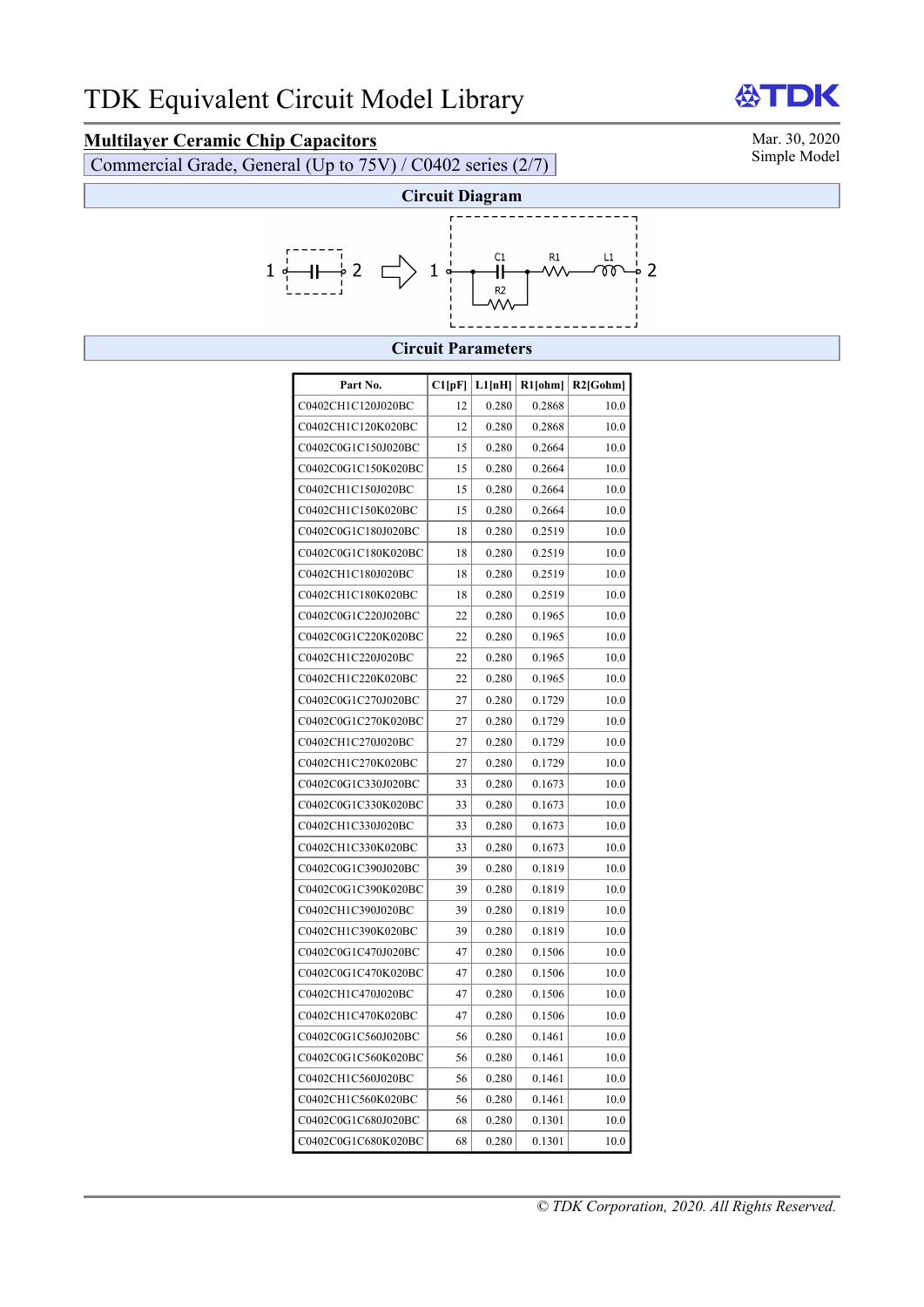# **Multilayer Ceramic Chip Capacitors** Mar. 30, 2020<br>Commercial Grade, General (Un to 75V) / C0402 series (3/7)

Commercial Grade, General (Up to  $75V$ ) / C0402 series (3/7)



### **Circuit Parameters**

| Part No.            | Cl[pF] | L1[nH] | $R1$ [ohm] | $R2$ [Gohm] |
|---------------------|--------|--------|------------|-------------|
| C0402CH1C680J020BC  | 68     | 0.280  | 0.1301     | 10.0        |
| C0402CH1C680K020BC  | 68     | 0.280  | 0.1301     | 10.0        |
| C0402C0G1C820J020BC | 82     | 0.280  | 0.1209     | 10.0        |
| C0402C0G1C820K020BC | 82     | 0.280  | 0.1209     | 10.0        |
| C0402CH1C820J020BC  | 82     | 0.280  | 0.1209     | 10.0        |
| C0402CH1C820K020BC  | 82     | 0.280  | 0.1209     | 10.0        |
| C0402C0G1C101J020BC | 100    | 0.280  | 0.1124     | 10.0        |
| C0402C0G1C101K020BC | 100    | 0.280  | 0.1124     | 10.0        |
| C0402CH1C101J020BC  | 100    | 0.280  | 0.1124     | 10.0        |
| C0402CH1C101K020BC  | 100    | 0.280  | 0.1124     | 10.0        |
| C0402JB1C101K020BC  | 100    | 0.280  | 1.0868     | 10.0        |
| C0402JB1C101M020BC  | 100    | 0.280  | 1.0868     | 10.0        |
| C0402X5R1C101K020BC | 100    | 0.280  | 1.0868     | 10.0        |
| C0402X5R1C101M020BC | 100    | 0.280  | 1.0868     | 10.0        |
| C0402X6S1A101K020BC | 100    | 0.280  | 1.0868     | 10.0        |
| C0402X6S1A101M020BC | 100    | 0.280  | 1.0868     | 10.0        |
| C0402X6S0J101K020BC | 100    | 0.280  | 1.0868     | 10.0        |
| C0402X6S0J101M020BC | 100    | 0.280  | 1.0868     | 10.0        |
| C0402X6S0G101K020BC | 100    | 0.280  | 1.0868     | 10.0        |
| C0402X6S0G101M020BC | 100    | 0.280  | 1.0868     | 10.0        |
| C0402X7R1A101K020BC | 100    | 0.280  | 1.0868     | 10.0        |
| C0402X7R1A101M020BC | 100    | 0.280  | 1.0868     | 10.0        |
| C0402X7R0J101K020BC | 100    | 0.280  | 1.0868     | 10.0        |
| C0402X7R0J101M020BC | 100    | 0.280  | 1.0868     | 10.0        |
| C0402X7R0G101K020BC | 100    | 0.280  | 1.0868     | 10.0        |
| C0402X7R0G101M020BC | 100    | 0.280  | 1.0868     | 10.0        |
| C0402JB1C151K020BC  | 150    | 0.280  | 0.8682     | 10.0        |
| C0402JB1C151M020BC  | 150    | 0.280  | 0.8682     | 10.0        |
| C0402X5R1C151K020BC | 150    | 0.280  | 0.8682     | 10.0        |
| C0402X5R1C151M020BC | 150    | 0.280  | 0.8682     | 10.0        |
| C0402X6S1A151K020BC | 150    | 0.280  | 0.8682     | 10.0        |
| C0402X6S1A151M020BC | 150    | 0.280  | 0.8682     | 10.0        |
| C0402X6S0J151K020BC | 150    | 0.280  | 0.8682     | 10.0        |
| C0402X6S0J151M020BC | 150    | 0.280  | 0.8682     | 10.0        |
| C0402X6S0G151K020BC | 150    | 0.280  | 0.8682     | 10.0        |
| C0402X6S0G151M020BC | 150    | 0.280  | 0.8682     | 10.0        |

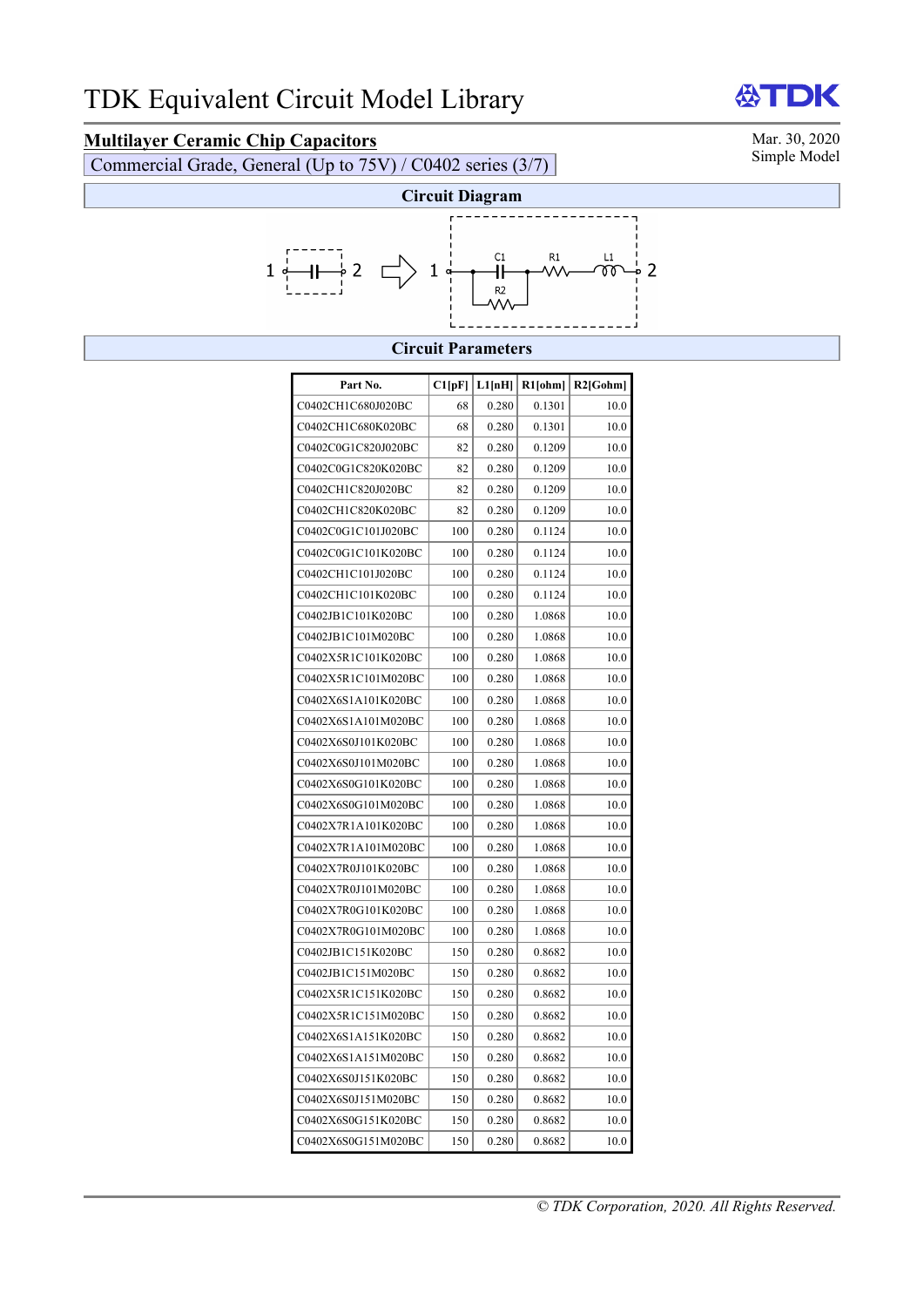# **Multilayer Ceramic Chip Capacitors** Mar. 30, 2020<br>
Commercial Grade, General (Un to 75V) / C0402 series (4/7)

Commercial Grade, General (Up to  $75V$ ) / C0402 series (4/7)



**AST** 



### **Circuit Parameters**

| Part No.            | C1[pF] | L1[nH] | $R1$ [ohm] | $R2$ [Gohm] |
|---------------------|--------|--------|------------|-------------|
| C0402X7R1A151K020BC | 150    | 0.280  | 0.8682     | 10.0        |
| C0402X7R1A151M020BC | 150    | 0.280  | 0.8682     | 10.0        |
| C0402X7R0J151K020BC | 150    | 0.280  | 0.8682     | 10.0        |
| C0402X7R0J151M020BC | 150    | 0.280  | 0.8682     | 10.0        |
| C0402X7R0G151K020BC | 150    | 0.280  | 0.8682     | 10.0        |
| C0402X7R0G151M020BC | 150    | 0.280  | 0.8682     | 10.0        |
| C0402JB1C221K020BC  | 220    | 0.280  | 0.7779     | 10.0        |
| C0402JB1C221M020BC  | 220    | 0.280  | 0.7779     | 10.0        |
| C0402X5R1C221K020BC | 220    | 0.280  | 0.7779     | 10.0        |
| C0402X5R1C221M020BC | 220    | 0.280  | 0.7779     | 10.0        |
| C0402X6S1A221K020BC | 220    | 0.280  | 0.7779     | 10.0        |
| C0402X6S1A221M020BC | 220    | 0.280  | 0.7779     | 10.0        |
| C0402X6S0J221K020BC | 220    | 0.280  | 0.7779     | 10.0        |
| C0402X6S0J221M020BC | 220    | 0.280  | 0.7779     | 10.0        |
| C0402X6S0G221K020BC | 220    | 0.280  | 0.7779     | 10.0        |
| C0402X6S0G221M020BC | 220    | 0.280  | 0.7779     | 10.0        |
| C0402X7R1A221K020BC | 220    | 0.280  | 0.7779     | 10.0        |
| C0402X7R1A221M020BC | 220    | 0.280  | 0.7779     | 10.0        |
| C0402X7R0J221K020BC | 220    | 0.280  | 0.7779     | 10.0        |
| C0402X7R0J221M020BC | 220    | 0.280  | 0.7779     | 10.0        |
| C0402X7R0G221K020BC | 220    | 0.280  | 0.7779     | 10.0        |
| C0402X7R0G221M020BC | 220    | 0.280  | 0.7779     | 10.0        |
| C0402JB1C331K020BC  | 330    | 0.280  | 0.5833     | 10.0        |
| C0402JB1C331M020BC  | 330    | 0.280  | 0.5833     | 10.0        |
| C0402X5R1C331K020BC | 330    | 0.280  | 0.5833     | 10.0        |
| C0402X5R1C331M020BC | 330    | 0.280  | 0.5833     | 10.0        |
| C0402X6S1A331K020BC | 330    | 0.280  | 0.5833     | 10.0        |
| C0402X6S1A331M020BC | 330    | 0.280  | 0.5833     | 10.0        |
| C0402X6S0J331K020BC | 330    | 0.280  | 0.5833     | 10.0        |
| C0402X6S0J331M020BC | 330    | 0.280  | 0.5833     | 10.0        |
| C0402X6S0G331K020BC | 330    | 0.280  | 0.5833     | 10.0        |
| C0402X6S0G331M020BC | 330    | 0.280  | 0.5833     | 10.0        |
| C0402X7R1A331K020BC | 330    | 0.280  | 0.5833     | 10.0        |
| C0402X7R1A331M020BC | 330    | 0.280  | 0.5833     | 10.0        |
| C0402X7R0J331K020BC | 330    | 0.280  | 0.5833     | 10.0        |
| C0402X7R0J331M020BC | 330    | 0.280  | 0.5833     | 10.0        |

DK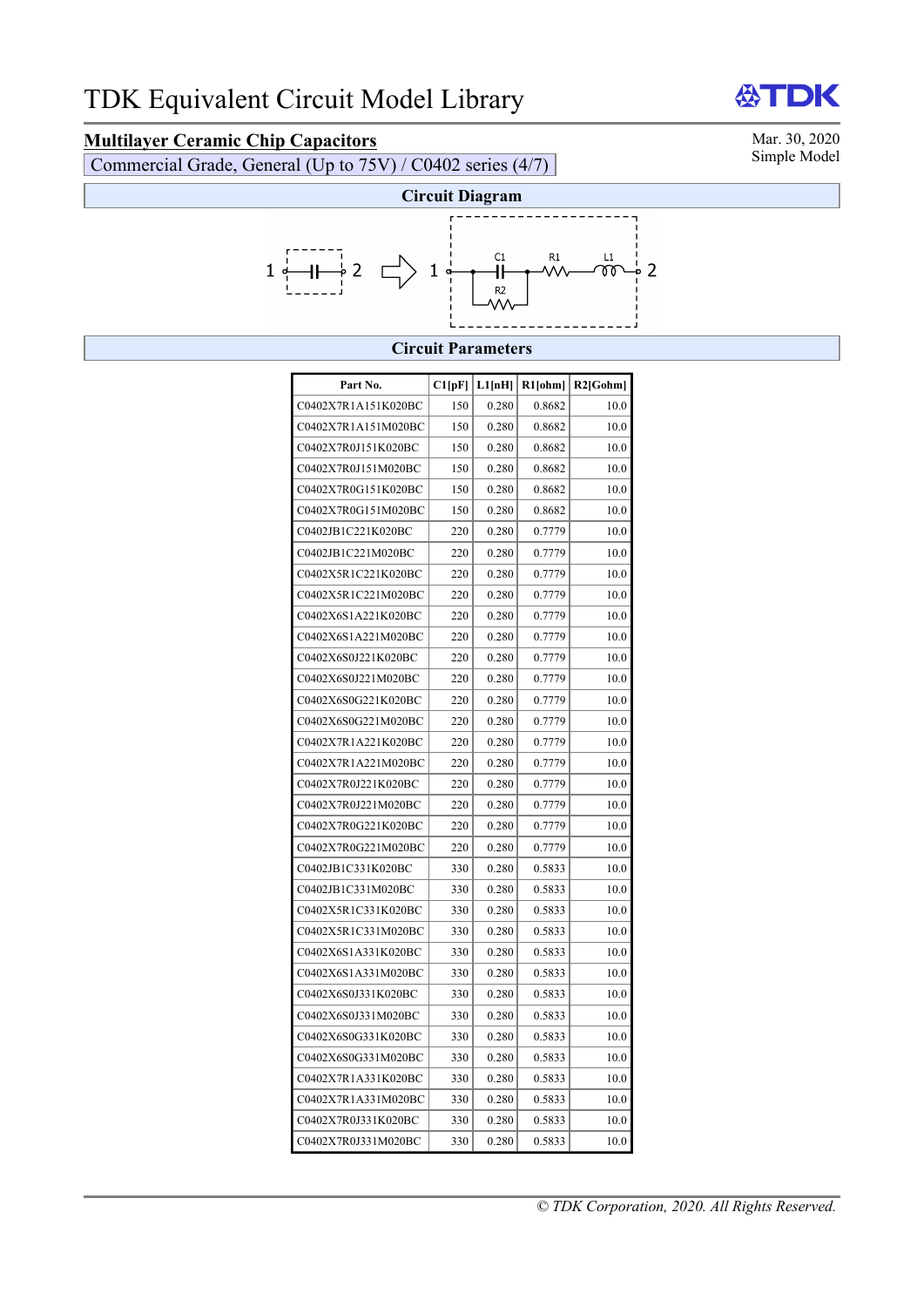# **Multilayer Ceramic Chip Capacitors** Mar. 30, 2020<br>Commercial Grade, General (Un to 75V) / C0402 series (5/7) Simple Model

Commercial Grade, General (Up to  $75V$ ) / C0402 series (5/7)



### **Circuit Parameters**

| Part No.            | Cl[pF] | L1[nH] | $R1$ [ohm] | $R2$ [Gohm] |
|---------------------|--------|--------|------------|-------------|
| C0402X7R0G331K020BC | 330    | 0.280  | 0.5833     | 10.0        |
| C0402X7R0G331M020BC | 330    | 0.280  | 0.5833     | 10.0        |
| C0402JB1C471K020BC  | 470    | 0.280  | 0.4734     | 10.0        |
| C0402JB1C471M020BC  | 470    | 0.280  | 0.4734     | 10.0        |
| C0402X5R1C471K020BC | 470    | 0.280  | 0.4734     | 10.0        |
| C0402X5R1C471M020BC | 470    | 0.280  | 0.4734     | 10.0        |
| C0402X6S1A471K020BC | 470    | 0.280  | 0.4734     | 10.0        |
| C0402X6S1A471M020BC | 470    | 0.280  | 0.4734     | 10.0        |
| C0402X6S0J471K020BC | 470    | 0.280  | 0.4734     | 10.0        |
| C0402X6S0J471M020BC | 470    | 0.280  | 0.4734     | 10.0        |
| C0402X6S0G471K020BC | 470    | 0.280  | 0.4734     | 10.0        |
| C0402X6S0G471M020BC | 470    | 0.280  | 0.4734     | 10.0        |
| C0402X7R1A471K020BC | 470    | 0.280  | 0.4734     | 10.0        |
| C0402X7R1A471M020BC | 470    | 0.280  | 0.4734     | 10.0        |
| C0402X7R0J471K020BC | 470    | 0.280  | 0.4734     | 10.0        |
| C0402X7R0J471M020BC | 470    | 0.280  | 0.4734     | 10.0        |
| C0402X7R0G471K020BC | 470    | 0.280  | 0.4734     | 10.0        |
| C0402X7R0G471M020BC | 470    | 0.280  | 0.4734     | 10.0        |
| C0402JB1C681K020BC  | 680    | 0.280  | 0.4296     | 10.0        |
| C0402JB1C681M020BC  | 680    | 0.280  | 0.4296     | 10.0        |
| C0402X5R1C681K020BC | 680    | 0.280  | 0.4296     | 10.0        |
| C0402X5R1C681M020BC | 680    | 0.280  | 0.4296     | 10.0        |
| C0402X6S1A681K020BC | 680    | 0.280  | 0.4296     | 10.0        |
| C0402X6S1A681M020BC | 680    | 0.280  | 0.4296     | 10.0        |
| C0402X6S0J681K020BC | 680    | 0.280  | 0.4296     | 10.0        |
| C0402X6S0J681M020BC | 680    | 0.280  | 0.4296     | 10.0        |
| C0402X6S0G681K020BC | 680    | 0.280  | 0.4296     | 10.0        |
| C0402X6S0G681M020BC | 680    | 0.280  | 0.4296     | 10.0        |
| C0402X7R1A681K020BC | 680    | 0.280  | 0.4296     | 10.0        |
| C0402X7R1A681M020BC | 680    | 0.280  | 0.4296     | 10.0        |
| C0402X7R0J681K020BC | 680    | 0.280  | 0.4296     | 10.0        |
| C0402X7R0J681M020BC | 680    | 0.280  | 0.4296     | 10.0        |
| C0402X7R0G681K020BC | 680    | 0.280  | 0.4296     | 10.0        |
| C0402X7R0G681M020BC | 680    | 0.280  | 0.4296     | 10.0        |
| C0402JB1A102K020BC  | 1,000  | 0.280  | 0.3885     | 10.0        |
| C0402JB1A102M020BC  | 1,000  | 0.280  | 0.3885     | 10.0        |

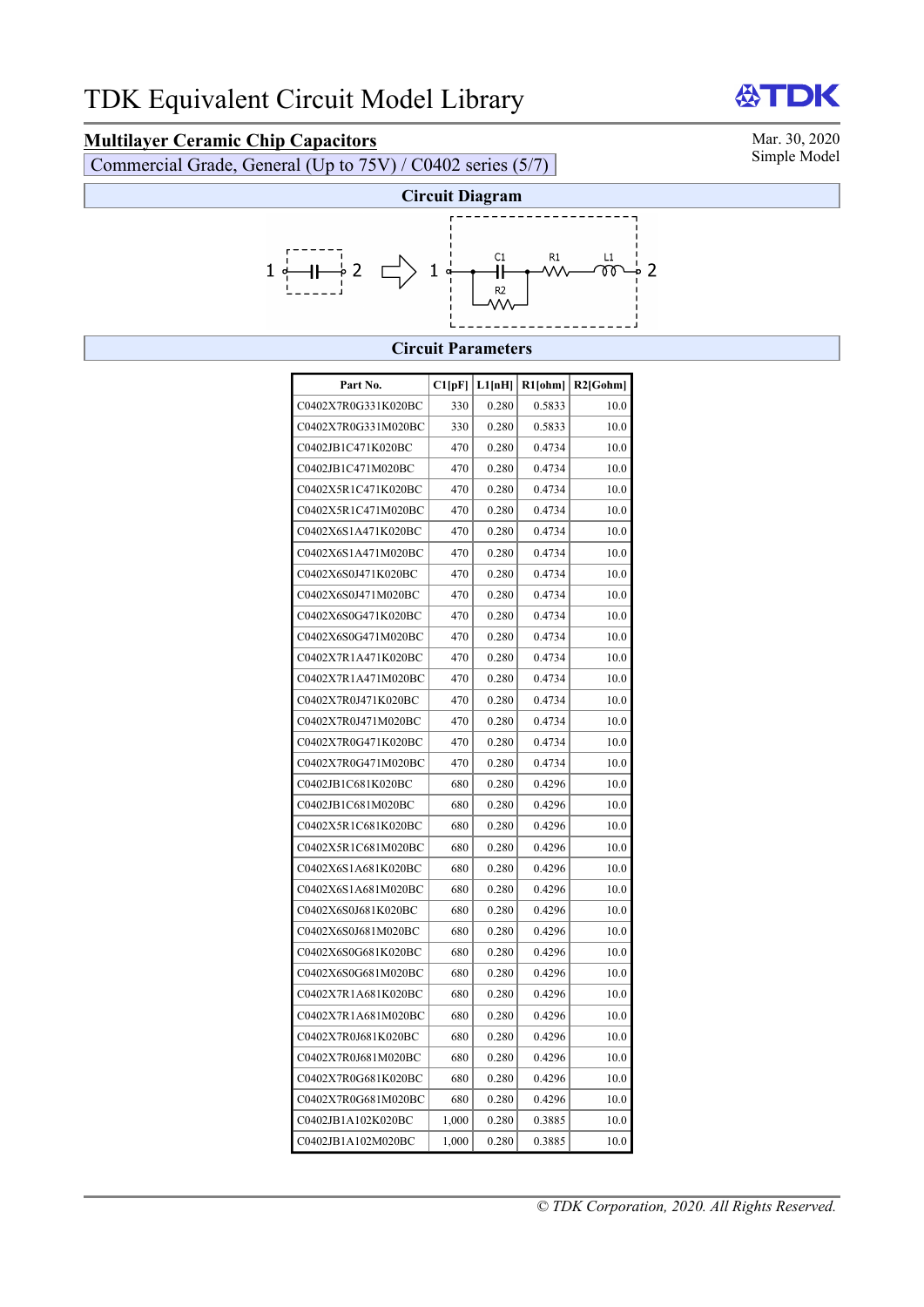# **Multilayer Ceramic Chip Capacitors** Mar. 30, 2020<br>
Commercial Grade, General (Un to 75V) / C0402 series (6/7)

Commercial Grade, General (Up to 75V) / C0402 series (6/7)



**ANT** 

DK



## **Circuit Parameters**

| Part No.            | Cl[pF] | L1[nH] | R1[ohm] | $R2$ [Gohm] |
|---------------------|--------|--------|---------|-------------|
| C0402JB0J102K020BC  | 1,000  | 0.280  | 0.3885  | 10.0        |
| C0402JB0J102M020BC  | 1,000  | 0.280  | 0.3885  | 10.0        |
| C0402JB0G102K020BC  | 1,000  | 0.280  | 0.3885  | 10.0        |
| C0402JB0G102M020BC  | 1,000  | 0.280  | 0.3885  | 10.0        |
| C0402X5R1A102K020BC | 1,000  | 0.280  | 0.3885  | 10.0        |
| C0402X5R1A102M020BC | 1,000  | 0.280  | 0.3885  | 10.0        |
| C0402X5R0J102K020BC | 1,000  | 0.280  | 0.3885  | 10.0        |
| C0402X5R0J102M020BC | 1,000  | 0.280  | 0.3885  | 10.0        |
| C0402X5R0G102K020BC | 1,000  | 0.280  | 0.3885  | 10.0        |
| C0402X5R0G102M020BC | 1,000  | 0.280  | 0.3885  | 10.0        |
| C0402X7R1A102K020BC | 1,000  | 0.280  | 0.3885  | 10.0        |
| C0402X7R1A102M020BC | 1,000  | 0.280  | 0.3885  | 10.0        |
| C0402JB1A152K020BC  | 1,500  | 0.280  | 0.2239  | 10.0        |
| C0402JB1A152M020BC  | 1,500  | 0.280  | 0.2239  | 10.0        |
| C0402JB0J152K020BC  | 1,500  | 0.280  | 0.2239  | 10.0        |
| C0402JB0J152M020BC  | 1,500  | 0.280  | 0.2239  | 10.0        |
| C0402JB0G152K020BC  | 1,500  | 0.280  | 0.2239  | 10.0        |
| C0402JB0G152M020BC  | 1,500  | 0.280  | 0.2239  | 10.0        |
| C0402X5R1A152K020BC | 1,500  | 0.280  | 0.2239  | 10.0        |
| C0402X5R1A152M020BC | 1,500  | 0.280  | 0.2239  | 10.0        |
| C0402X5R0J152K020BC | 1,500  | 0.280  | 0.2239  | 10.0        |
| C0402X5R0J152M020BC | 1,500  | 0.280  | 0.2239  | 10.0        |
| C0402X5R0G152K020BC | 1,500  | 0.280  | 0.2239  | 10.0        |
| C0402X5R0G152M020BC | 1,500  | 0.280  | 0.2239  | 10.0        |
| C0402X7R1A152K020BC | 1,500  | 0.280  | 0.2239  | 10.0        |
| C0402X7R1A152M020BC | 1,500  | 0.280  | 0.2239  | 10.0        |
| C0402JB1A222K020BC  | 2,200  | 0.280  | 0.1848  | 10.0        |
| C0402JB1A222M020BC  | 2,200  | 0.280  | 0.1848  | 10.0        |
| C0402JB0J222K020BC  | 2,200  | 0.280  | 0.1848  | 10.0        |
| C0402JB0J222M020BC  | 2,200  | 0.280  | 0.1848  | 10.0        |
| C0402JB0G222K020BC  | 2,200  | 0.280  | 0.1848  | 10.0        |
| C0402JB0G222M020BC  | 2,200  | 0.280  | 0.1848  | 10.0        |
| C0402X5R1A222K020BC | 2,200  | 0.280  | 0.1848  | 10.0        |
| C0402X5R1A222M020BC | 2,200  | 0.280  | 0.1848  | 10.0        |
| C0402X5R0J222K020BC | 2,200  | 0.280  | 0.1848  | 10.0        |
| C0402X5R0J222M020BC | 2,200  | 0.280  | 0.1848  | 10.0        |

## *© TDK Corporation, 2020. All Rights Reserved.*